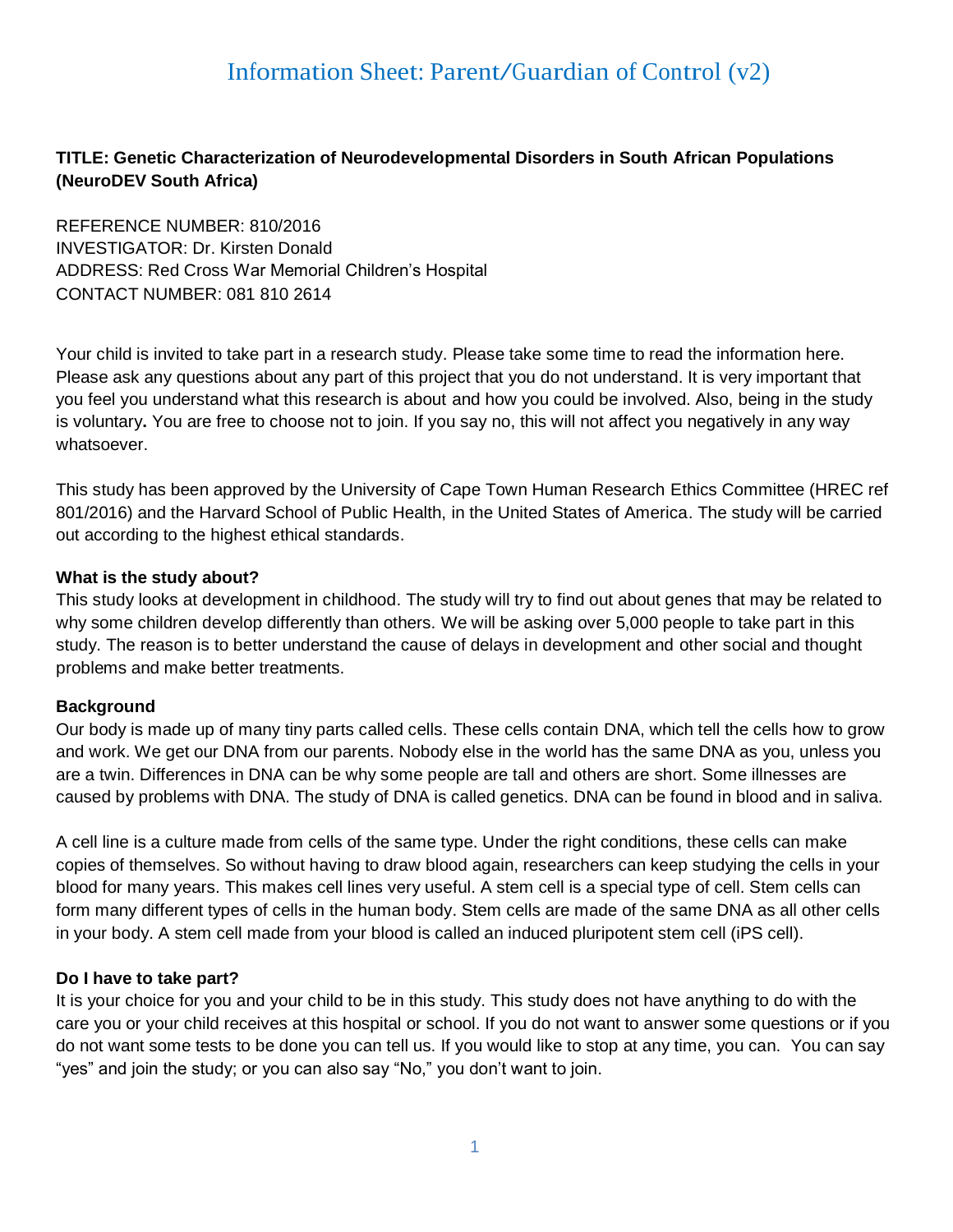## **What does being in this study include?**

If you choose to join your child in this study, we will ask you some questions about your child to assess your child's behavior, reasoning and movements. We will also examine your child's body and look at your child's medical records to find out about his or her health. The whole process could take up to 2 hours. We would be happy to provide the names of the tests and explain these tests to you before we start.

A nurse will ask your child to give some blood. Your child will give up to two teaspoons (10 ml) of blood. If you agree, we may also ask for your child to give us some saliva in a small plastic tube. If we collect saliva, we will ask for less than half a teaspoon (2 ml or less) of saliva. DNA is in blood and saliva, which we call a 'sample'.

The sample will be sent for DNA processing in the United States of America. We will analyse your child's DNA using chemicals and computers. Then we will compare your child's DNA to the DNA of other children in the study to look for differences. No one testing your child's DNA will know your child's name.

You also have the choice of contributing your child's sample for cell line and stem cell research. Stem cells are important because they can become all types of cells in the body, such as muscle cells, brain cells or heart cells. Stem cells also can make copies of themselves, and for this reason a stem cell line growing in a lab could exist for a very long time, even longer than your child's lifetime.

With your permission, we will also photograph your child's face, hands and feet. The photographs are to help doctors and other health experts recognize children with delays in development. Your child does not have to be photographed to be in the study. If you agree to have your child photographed, the photos will be used for clinical, educational and research purposes.

#### **Storage and sharing of your information**

With your permission, your child's sample and health information will be sent to and stored in the United States of America. Some of the sample may also be stored here in South Africa. Your child's donated DNA can last a very long time. The samples will be stored and may be used for other tests in the future. Access to your child's DNA will continue to be guarded into the future by a set of strict controls to make sure that it is only used to study questions that are important to science.

#### *Creating a cell 'bank' or library*

The samples will be stored at the National Institutes of Mental Health Repository and Genomics Resource (NIMH-RGR). This is a 'bank' or library for biological samples funded by the department of health in the United States government. Some of the samples will also be stored in South Africa at the Department of Human Genetics in the University of Cape Town. That way, your and your child's samples can be shared with other researchers at universities, hospitals, government agencies and companies around the world. One place your DNA will be shared with is the Broad Institute, a non-profit American research institute with skilled scientists who know how to analyze DNA.

If you agree for your child to be part of the cell line research, their cells and associated health information will be stored in the cell library and distributed for a long time, possibly forever. None of the researchers who study your cells or health information will know your name.

The samples and information will be available to scientists all around the world, to study for any research question. Examples include research to understand the causes of certain diseases (for example heart disease,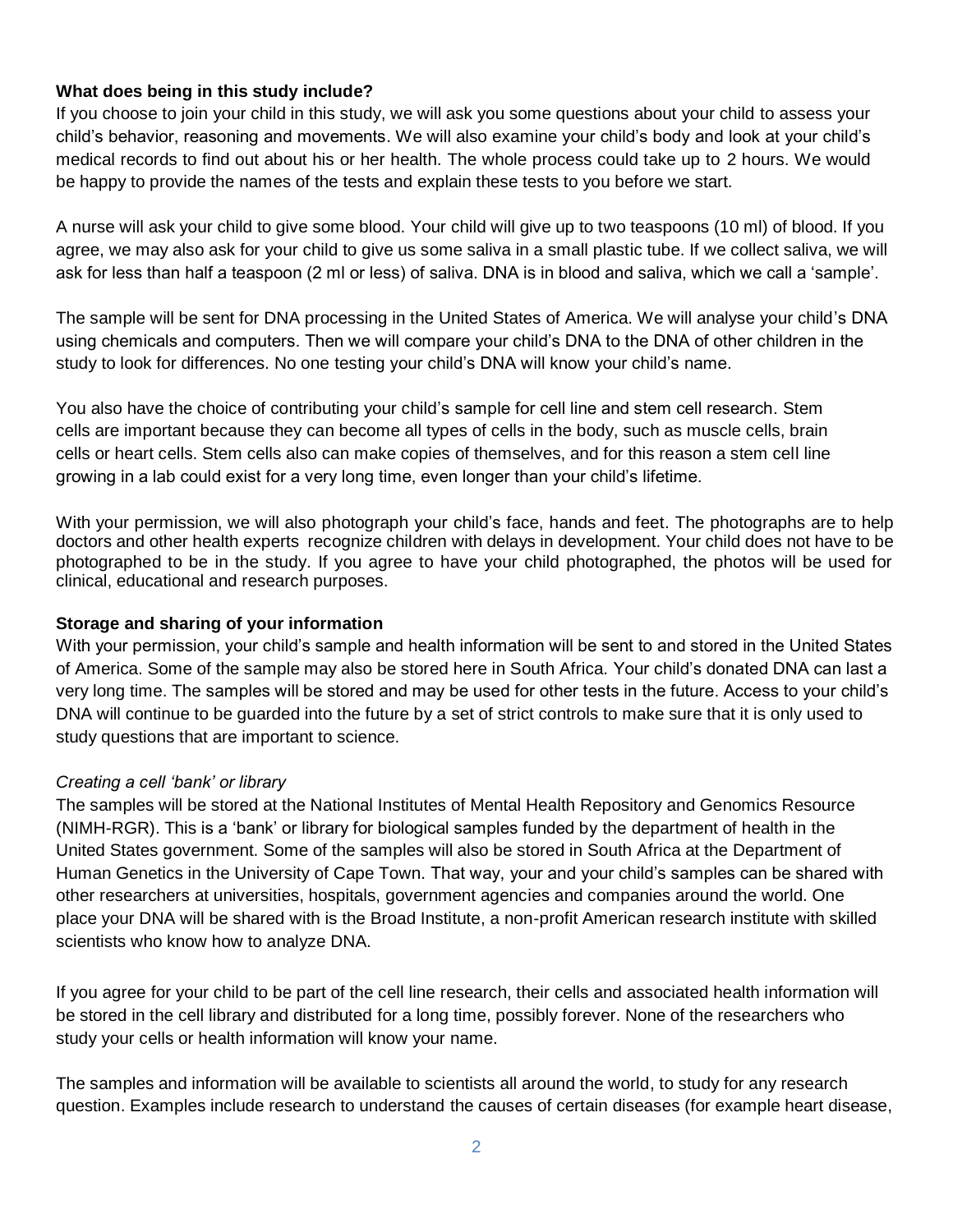cancer, or psychiatric disorders). Other examples include research to develop new methods, to study human behaviors, or to find out where different groups of people may have come from.

If you agree for you child to participate in the cell line and stem cell research, their samples could be of even greater use. Researchers around the world may use your child's cells to study the biology of stem cells, certain illnesses, and whether it is possible to transplant stem cells (or things made by those cells) to treat diseases. Common examples of what might happen to the stem cells include the following:

- Testing the cells' DNA
- Using cells to test or select drugs to treat disease
- Changing some of the genetic code or sequence within thesecells
- Transplanting the cells or things made by those cells to humans or animals
- Sharing cells widely for research, training or to make commercial medical products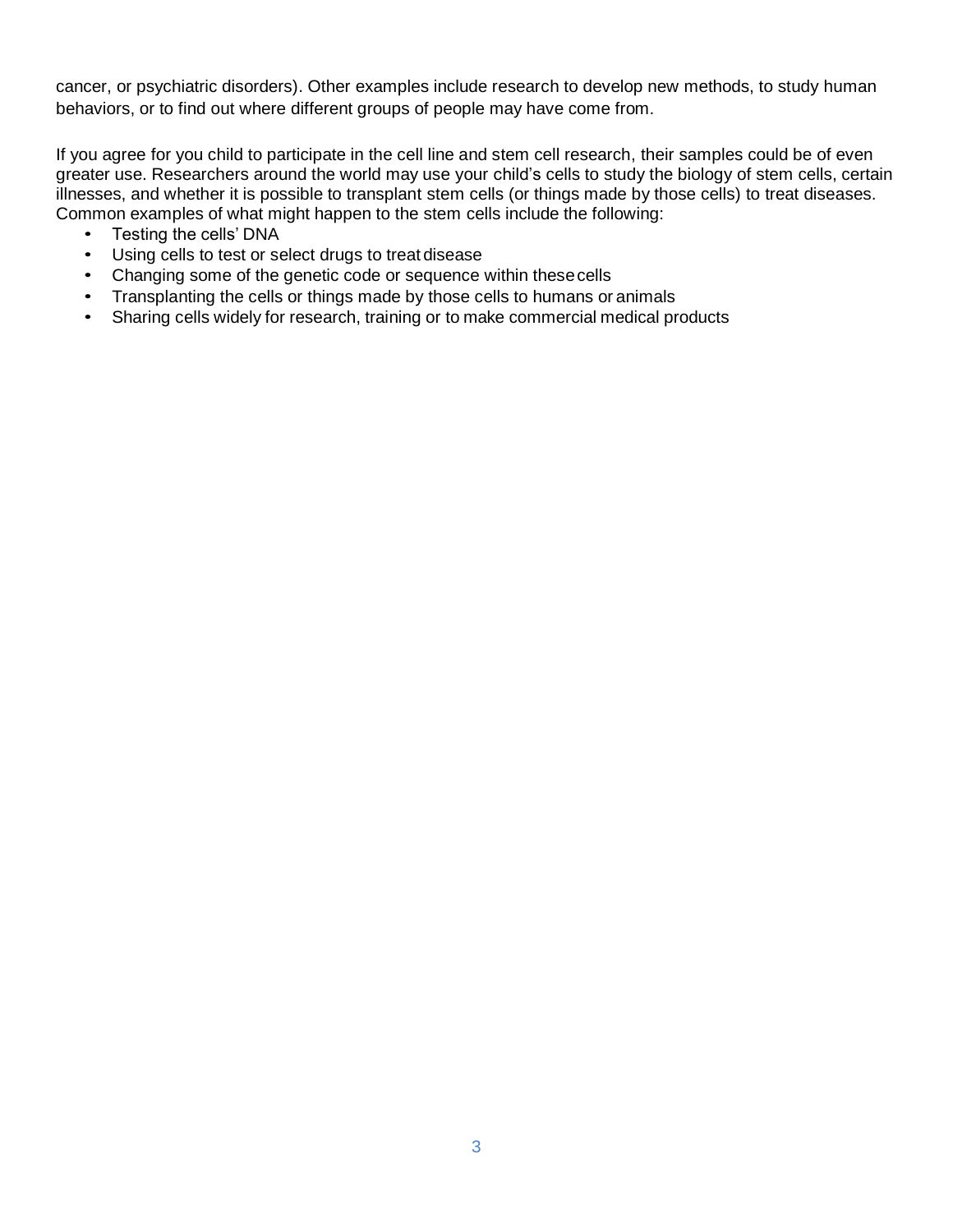Because these samples can last forever, scientists may come up with new ways of working with them in the future. Right now, we do not know what the future uses may be.

#### *Creating a photo library*

If you allow us to photograph your child, we will use the photos to compare them with children who have malformations of the face, hands or feet. Some photos will be analyzed using computers. For example, the photos may be shared on a mobile application that will improve future technology for diagnosing children with delays in development. One example of a mobile application this kind is Face2Gene. If a photo is shared in this way, a computer breaks it up into thousands of bits of information and compares it to other photos. When the photo is broken up in this way, it cannot be used to identify your child.

If you agree to having your child's photos taken, they will be shared together with some pieces of health information (e.g. age, ethnicity & diagnosis).

#### *Putting information in public databases*

Some of the genetic and health information from this study will be freely available in public databases that anyone can use. An example of these databases is the Genome Aggregation Database (GnomAD). These public open-access databases may include information about your DNA, as well as your ethnic group and sex. This public information will not be labeled with your name or other information that could identify you.

Your child's DNA and health information will be put in one or more controlled-access database. This means that only researchers who apply for and get permission to use the information for a specific research project will be able to access it. Your child's DNA and health information will not be labelled with his or her name or other information that could be used to identify him or her.

Although we will not give researchers your child's name, we will give them basic information such as his or her race, ethnic group, geographic region, age range, and sex. We will also provide them with the medical information collected in this study. This information may help researchers study whether the factors that lead to health problems are the same in different groups of people. It is possible that such findings could one day help people in the same groups as your child.

#### *Securing information on a group of computers*

Your child's DNA and health information will not be labelled with his or her name or other information that could be used to identify him or her. To ensure safety, the information will be stored and analyzed in the Cloud. "The Cloud" refers to a group of computer servers in a data center that is accessible through the Internet. The Cloud is managed by a company or other institution that is not part of the research team. The study information will be stored on a secure Cloud server to prevent unwanted access. The company or other institution that will process and store your data is located in the United States. It may also come to be located in other countries where the laws may not protect your privacy to the same level as the laws in your country. However, all reasonable steps will be taken to protect your privacy.

#### **What if I change my mind?**

If your child joins the study, you can change your mind later and decide that you don't want your child to be part of it anymore, and you do not want your child's blood or saliva to be used. Please let us know and we will destroy the sample. If your child's sample has already been tested at the time you change your mind, your results and other data may have already been shared with other investigators. In that case, we will not be able to destroy this data. However, the code that links your child's name to their information and samples can be destroyed. Whether or not you decide to join the study, the way we look after your child in the clinic or at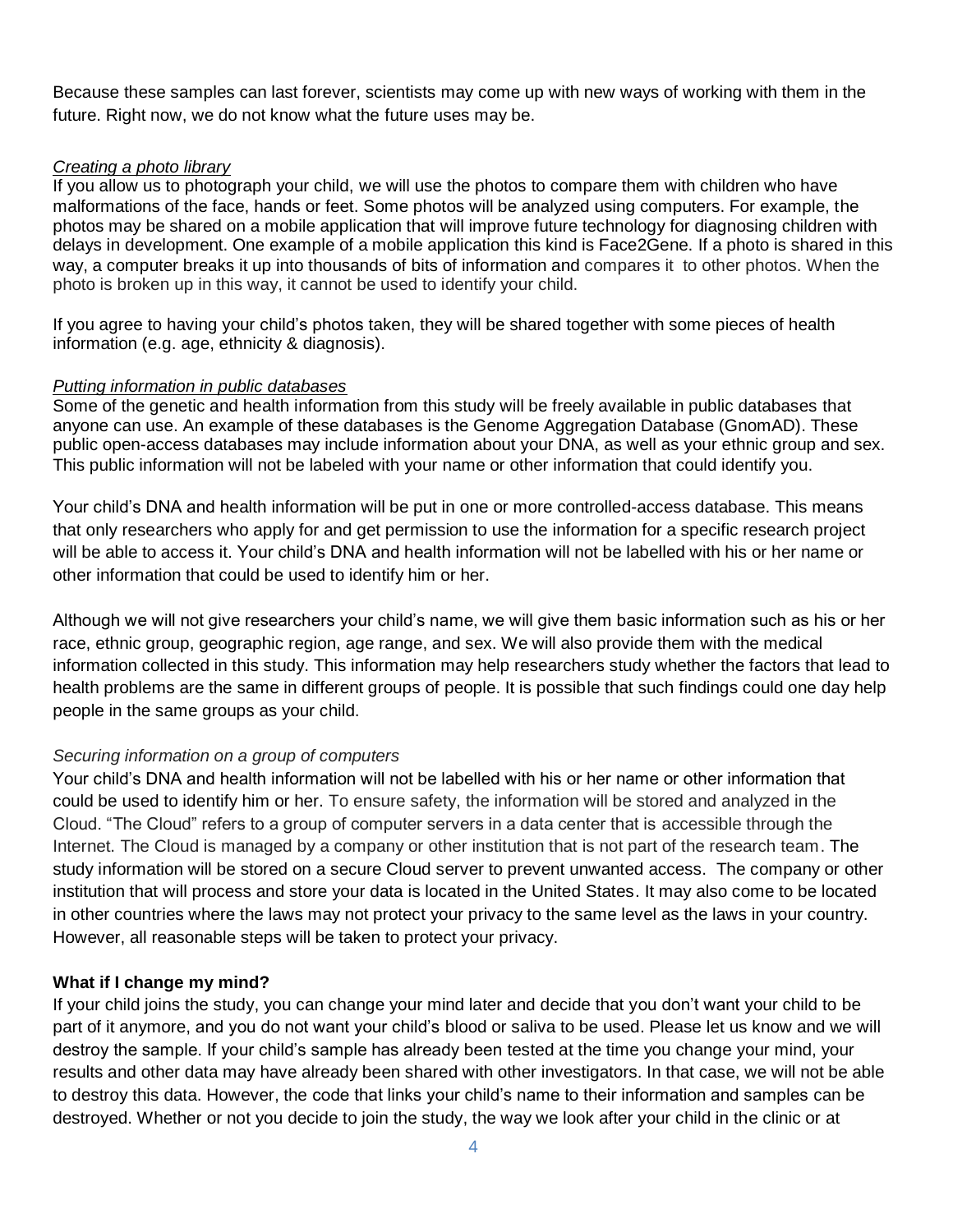school will be the same. It is your choice whether to be in the study or not.

## **Benefits and Risks**

## *Benefits*

There are no direct benefits to you or your child for taking part in this study. One reason somebody might want to share their child's DNA without direct benefit is that it may help scientists to learn more about the human body, and better understand problems of child development. We hope this will help make better treatments in the future.

## *Risks*

The risks of taking blood include pain, as with a pin prick, a bruise at the point where the blood is taken, and redness and swelling of the vein. There is also a rare risk of infection, if the area is not kept clean, and a rare risk of fainting.

When answering questions about yourself or your child, you may experience distress or discomfort. You do not have to answer questions if they make you uncomfortable. You may also ask to take a break at any time.

There are some risks related to the use of your child's information and samples. It is possible that someone could break into the system that stores information about your child. All the computers with study results are protected by several strong passwords, so this is very unlikely. . It is also possible that your child could be identified through the photographs, which will be stored on the Cloud. Security of the Cloud is high, so breaking into the Cloud is very unlikely. There may be other privacy risks that we do not know.

If someone has another DNA sample from your child, which has not been protected, it is possible that your child could be identified from their sample. This would happen if the two samples were matched, and one of them was linked to your child's name. The risk of this happening is very small but may grow in the future as genetic processing is more widely used.

## **Privacy**

The information we get from you and your child will not be shared with your health insurance. Nobody outside the study will be able to know which results belong to your child. The researchers will not tell anyone else that you are in the study.

#### **Reimbursement**

You will be reimbursed for your time, travel costs and the inconvenience of taking part in this study. Once you have been interviewed and your child has given his or her blood, the study staff will reimburse you. You will be reimbursed 250 Rand. As a thank you, we will also give your child a goodie bag, which may include a small toy, snacks and a polaroid photo of your family.

The control over the DNA your child donates will be held by the University of Cape Town and The Broad Institute. Your child's samples will not be sold, but investigators may make products based on studying your child's samples, images or information. If this happens, you will not be able to share in any profits. This is not likely to happen for many years, if at all.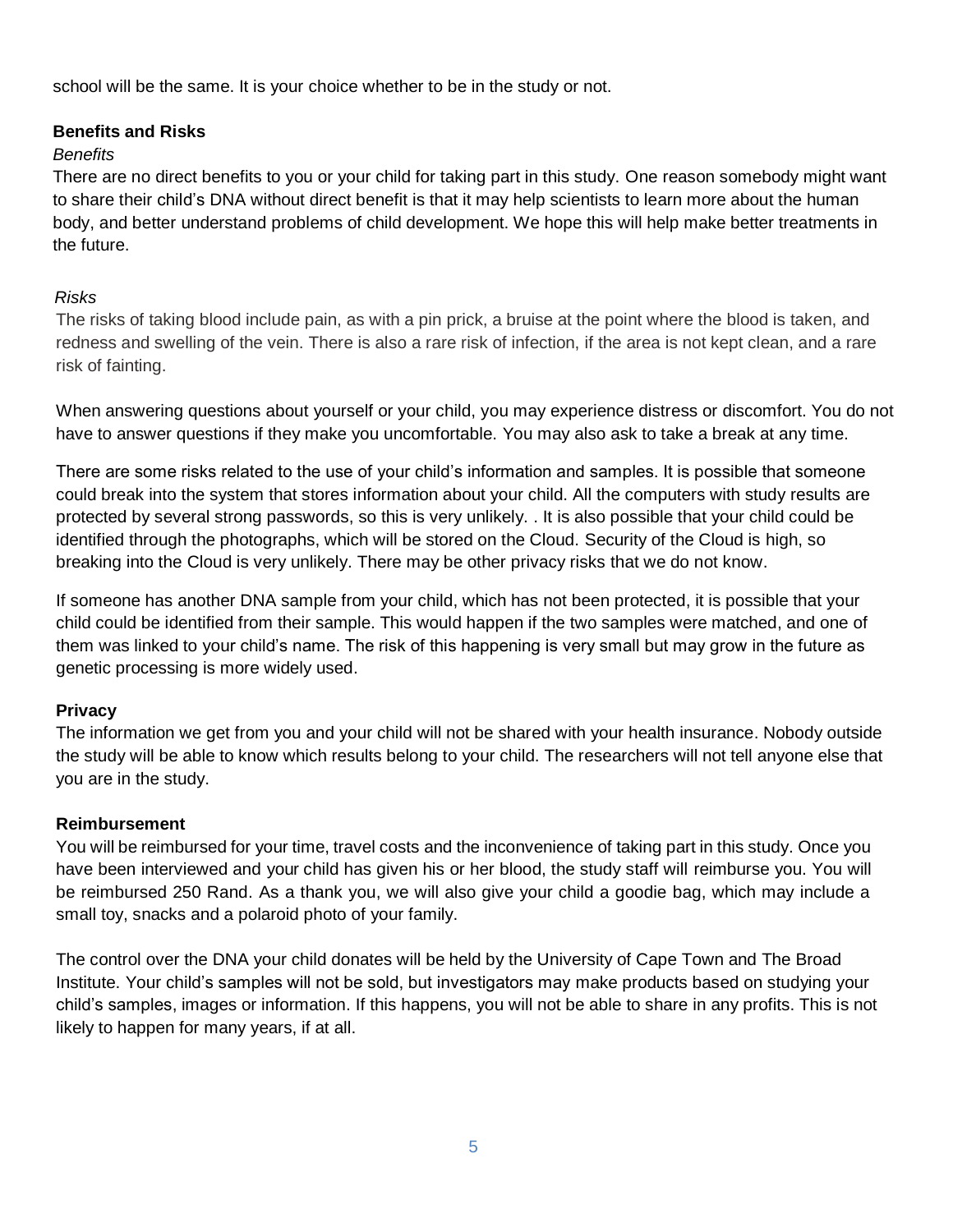## **Future Contact**

Individual results from this research project will not be given back to you or put into your child's medical records, but we may learn something from this study that we would like to follow up on in the future. We may also want to contact you in the future to see if you would be interested in enrolling your child in another study. Please indicate on the consent form if you are willing to be contacted about any future research studies. You have the right to withdraw your consent for future contact at any point in the future.

When your child turns 18, he/she has the right to decide whether to be in research and has the right to withdraw from this study. We will not get back in touch when your child turns 18, unless you or your child seeks to do so. However, if your child reaches the age of 18, during the course of the study, we will contact you and your child, and offer your child consent. If your child does not have the capacity to consent, we will offer you to re-consent. If we cannot reach you, or your child, or you or your child chooses not to consent, we will break all links to their identity.

#### **Questions:**

If you have any questions about this study please ask the research nurse. You can also contact **the Project Manager [emma.eastman@uct.ac.za a](mailto:emma.eastman@uct.ac.za)nd Primary Investigator [Kirsty.donald@uct.ac.za;](mailto:Kirsty.donald@uct.ac.za) 081 810 2614** to have your questions answered. If you wish to withdraw your consent at a later date you may also contact the project manager. For questions about your rights as a research participant, please contact a representative of the **University of Cape Town Human Research Ethics Committee on 021 406 6338**. This can include questions about your participation, complaints or concerns about the study, including if you feel pressure to enroll. You will be given a copy of this information sheet and signature page for your records. Please keep a copy of these documents in case you want to read them again.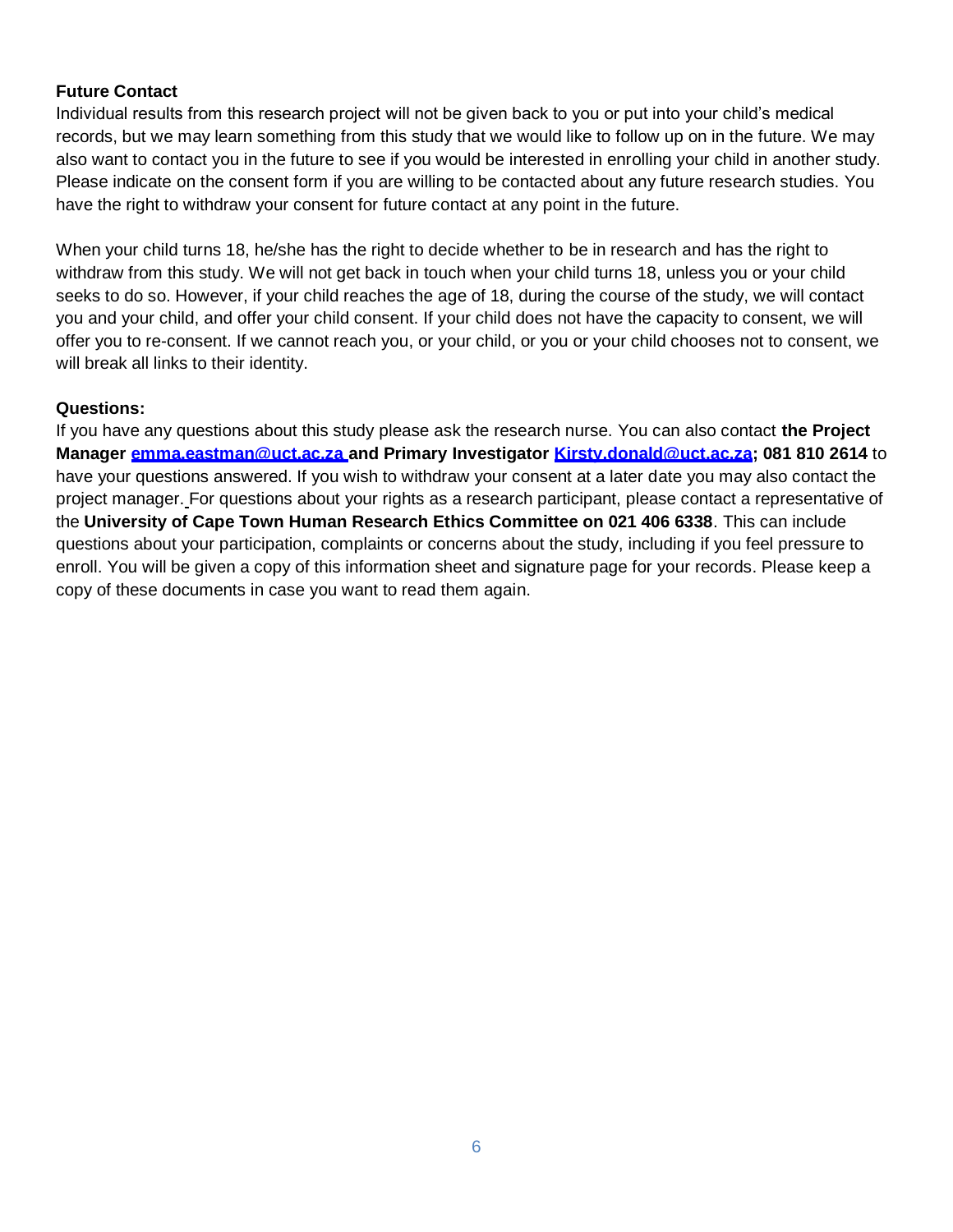# ConsentForm:Parent/GuardianofControl

I, \_ \_ \_\_, the legal guardian of agree to allow my child

to take part in this study, which will use his/her DNA to try to learn about developmental delays and other

social and thought problems.

- $\Box$  I give permission to be interviewed and for my answers to be recorded.
- $\Box$  I give permission for a sample of mychild's blood and saliva to be taken.
- $\Box$  I give permission for my child's sample to be stored at the Human Genetics Lab at the University of Cape Town, at the National Institute of Mental Health Repository and Genomics Resource in the United States and at the Broad Institute in the United States.
- $\Box$  I agree to my child's DNA being made available on both open and controlled access databases.
- $\Box$  I understand that:
	- a. My child's identity will beprotected.
	- b. I will be compensated 250 Rand for the time and inconvenience of being part of the study.

---------------------------------------------------------------------

Additionally, I am choosing to give permission for the following:

- 1. Do we have your permission to create cell lines and stem cells from the blood we draw?
	- Yes
	- $\square$  No
- 2. Do we have your permission to photograph your child?
	- $\Box$  Yes, but the photo can only be shared outside of the study with health care providers or researchers for clinical, educational or research purposes (for example with the Face2Gene application)
	- $\Box$  No
- 3. Do we have your permission to contact you in the future to follow-up on this study or for future studies?
	- □ Yes
	- $\square$  No

| Address:<br>$\overline{\phantom{a}}$ |  | _ |  |  |
|--------------------------------------|--|---|--|--|
|                                      |  |   |  |  |
|                                      |  |   |  |  |

Telephone/Cell:  $\blacksquare$ 

Email/Other: \_ \_\_